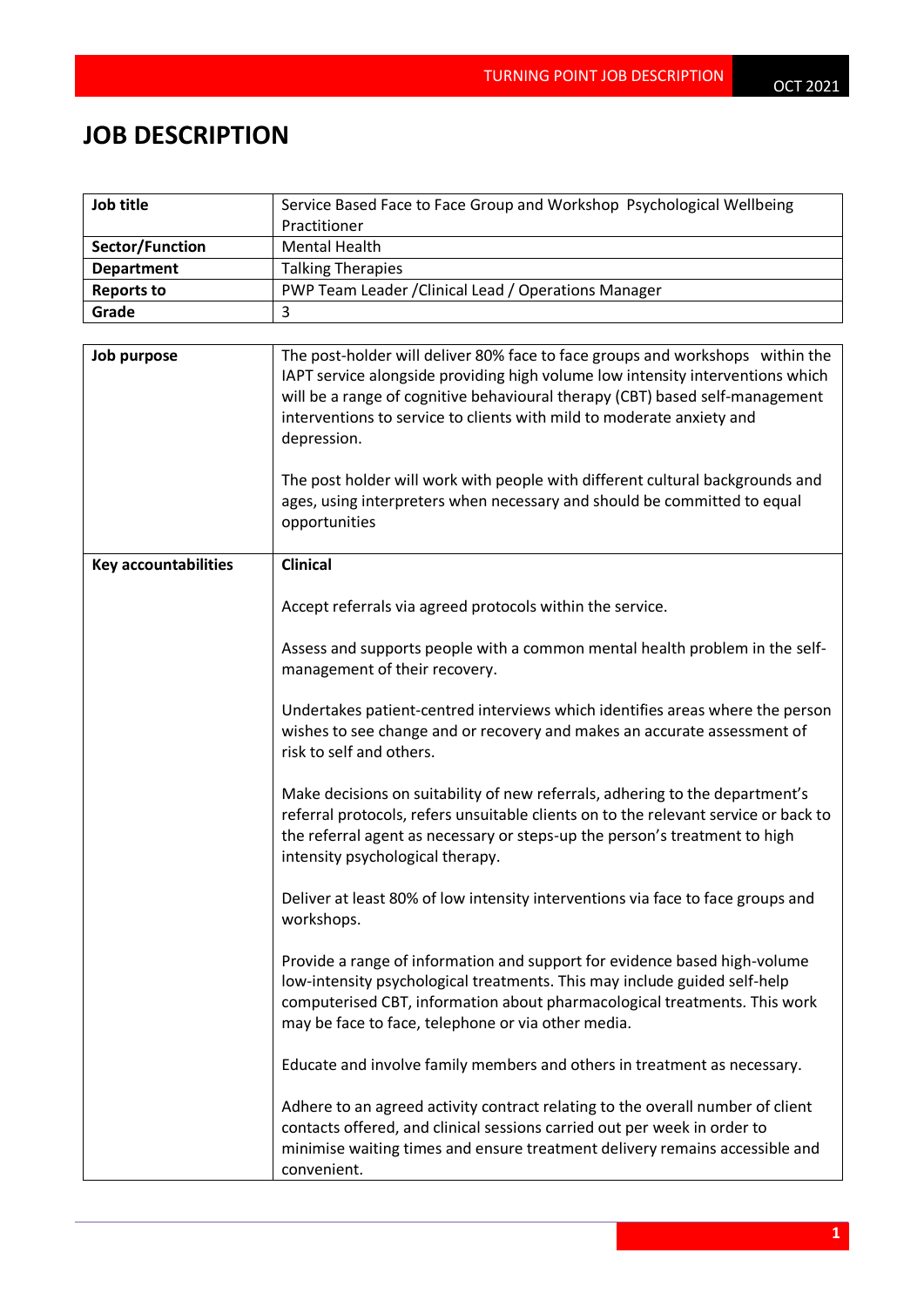| Attend multi-disciplinary meetings relating to referrals or clients in treatment,<br>where appropriate.                                                                                                                                                                                                         |
|-----------------------------------------------------------------------------------------------------------------------------------------------------------------------------------------------------------------------------------------------------------------------------------------------------------------|
| Complete all requirements relating to data collection within the service.                                                                                                                                                                                                                                       |
| Keep coherent records of all clinical activity in line with service protocols and<br>use these records and clinical outcome data in clinical decision making.                                                                                                                                                   |
| Work closely with other members of the team ensuring appropriate step-up<br>and step-down arrangements are in place to maintain a stepped care<br>approach.                                                                                                                                                     |
| Assess and integrate issues surrounding work and employment into the overall<br>therapy process.                                                                                                                                                                                                                |
| Operate at all times from an inclusive values base which promotes recovery<br>and recognises and respects diversity.                                                                                                                                                                                            |
| Prepare and present clinical information for all patients on their caseload to<br>clinical case management supervisors within the service on an agreed and<br>scheduled basis, in order to ensure safe practice and the clinical governance<br>obligations of the worker, supervisor and service are delivered. |
| Respond to and implement supervision suggestions by supervisors in clinical<br>practice.                                                                                                                                                                                                                        |
| Engage in and respond to personal development supervision to improve<br>competences and clinical practice.                                                                                                                                                                                                      |
| Professional                                                                                                                                                                                                                                                                                                    |
| Ensure the maintenance of standards of practice according to the employer<br>and any regulating, and keep up to date on new recommendations/guidelines<br>set by the department of health (e.g. NHS plan, National Service Framework,<br>National Institute for Clinical Excellence).                           |
| Ensure that client confidentiality is protected at all times.                                                                                                                                                                                                                                                   |
| Be aware of, and keep up to date with advances in the spheres of treatment for<br>common mental health problems.                                                                                                                                                                                                |
| Ensure clear objectives are identified, discussed and reviewed with senior<br>therapists on a regular basis as part of continuing professional development.                                                                                                                                                     |
| Participate in individual performance review and respond to agreed objectives.                                                                                                                                                                                                                                  |
| Keep up to date all records in relation to Continuing Professional Development<br>and ensure personal development plan maintains up to date specialist<br>knowledge of latest theoretical and service delivery models/developments.                                                                             |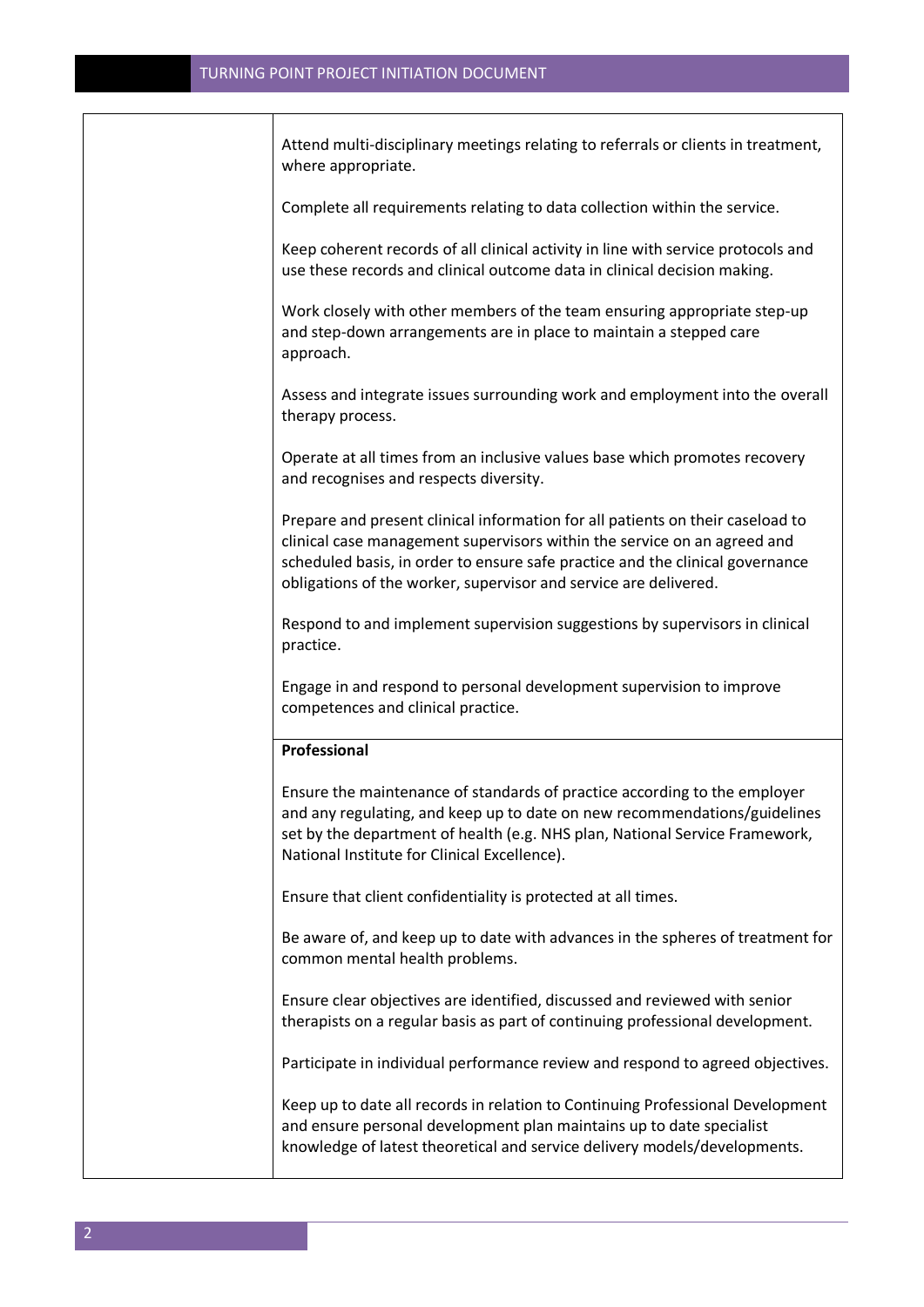| Attend relevant conferences / workshops in line with identified professional<br>objectives.                                                                                                                                                                                   |
|-------------------------------------------------------------------------------------------------------------------------------------------------------------------------------------------------------------------------------------------------------------------------------|
| General                                                                                                                                                                                                                                                                       |
| To contribute to the development of best practice within the service.                                                                                                                                                                                                         |
| To maintain up-to-date knowledge of legislation, national and local policies and<br>procedures in relation to Mental Health and Primary Care Services.                                                                                                                        |
| All employees have a duty and responsibility for their own health and safety<br>and the health of safety of colleagues, patients and the general public.                                                                                                                      |
| All employees have a responsibility and a legal obligation to ensure that<br>information processed for both patients and staff is kept accurate, confidential,<br>secure and in line with the Data Protection Act (1998) and Security and<br><b>Confidentiality Policies.</b> |
| It is the responsibility of all staff that they do not abuse their official position<br>for personal gain, to seek advantage of further private business or other<br>interests in the course of their official duties.                                                        |
| This Job Description does not provide an exhaustive list of duties and may be<br>reviewed in conjunction with the post holder in light of service development.                                                                                                                |
|                                                                                                                                                                                                                                                                               |

| <b>Dimensions</b> | Direct reports           |  |
|-------------------|--------------------------|--|
|                   | Total staff overseen     |  |
|                   | Internal contacts        |  |
|                   | <b>External contacts</b> |  |
|                   | Planning outlook         |  |
|                   | Problems solved          |  |
|                   | Financial authority      |  |

## **PERSON SPECIFICATION**

| Job title<br>Face to Face Group and Workshop Psychological Wellbeing Practitioner |
|-----------------------------------------------------------------------------------|
|-----------------------------------------------------------------------------------|

| Personal      | Essential                             | Desirable                               |
|---------------|---------------------------------------|-----------------------------------------|
| effectiveness | Demonstrates an understanding of      | Demonstrates a knowledge of the issues  |
|               | anxiety and depression and how it may | surrounding work and the impact it can  |
|               | present in Primary Care               | have on mental health                   |
|               |                                       |                                         |
|               |                                       | Knowledge of medication used in anxiety |
|               |                                       | and depression and other common mental  |
|               |                                       | health problems                         |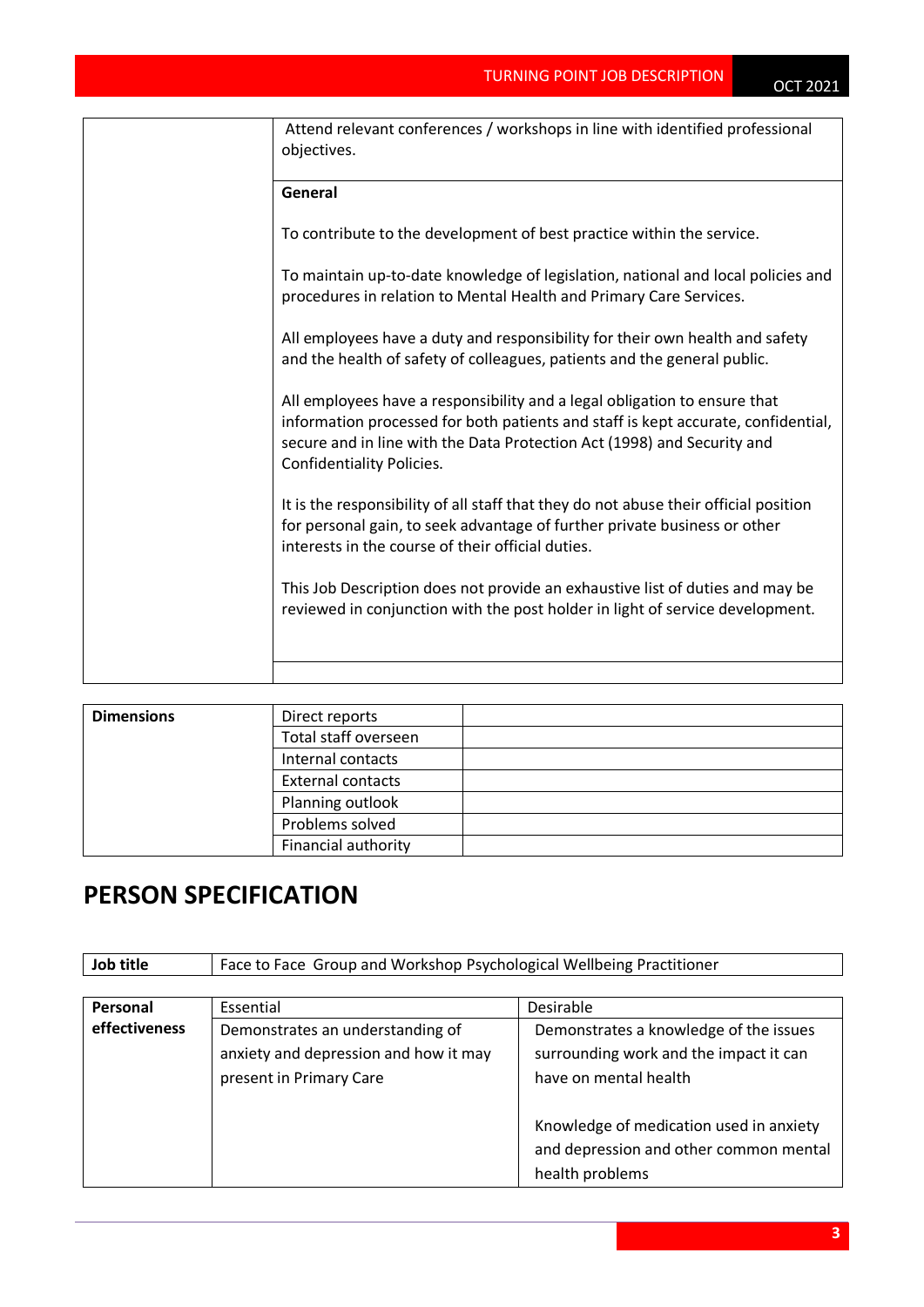|  | Demonstrates an understanding for the     |
|--|-------------------------------------------|
|  | need to use evidence based psychological  |
|  | therapies and how it relates to this post |
|  |                                           |

| <b>Technical</b> | Essential                                                                                                                   | Desirable                                                   |
|------------------|-----------------------------------------------------------------------------------------------------------------------------|-------------------------------------------------------------|
| effectiveness    |                                                                                                                             | Training in nursing, social work,                           |
|                  |                                                                                                                             | occupational therapy, counselling or within                 |
|                  | Post / Under Graduate Certificate in Low<br><b>Intensisty Psychological Interventions</b><br>from a BABCP accredited course | a psychological therapy.                                    |
|                  |                                                                                                                             | Psychology or other health related<br>undergraduate degree. |
|                  |                                                                                                                             | Psychology or other health related<br>postgraduate degree   |

| <b>Acquired</b> | Essential                                 | Desirable                                   |
|-----------------|-------------------------------------------|---------------------------------------------|
| experience &    | Ability to evaluate and put in place the  | Received training (either formal of through |
| qualifications  | effect of training                        | experience) and carried out risk            |
|                 |                                           | assessments within scope of practice        |
|                 | Computer literate                         | Experience of working in Primary Care       |
|                 |                                           | Services                                    |
|                 | <b>Excellent verbal and written</b>       |                                             |
|                 |                                           |                                             |
|                 | communication skills, including telephone | Worked in a service where agreed targets in |
|                 | skills                                    | place demonstrating clinical outcomes       |
|                 |                                           |                                             |
|                 | Experience of delivering groups and       | Ability to manage own caseload and time     |
|                 | workshops                                 |                                             |
|                 |                                           | Evidence of working in the local community  |
|                 | Able to develop good therapeutic          |                                             |
|                 | relationships with clients in large group |                                             |
|                 | settings and on a 1;1 basis               |                                             |
|                 |                                           |                                             |
|                 | Evidence of working with people who       |                                             |
|                 | have experienced a mental health          |                                             |
|                 | problem                                   |                                             |
|                 |                                           |                                             |
|                 | Demonstrates high standards in written    |                                             |
|                 | communication                             |                                             |
|                 |                                           |                                             |
|                 | Able to write clear reports and letters.  |                                             |
|                 |                                           |                                             |
|                 |                                           |                                             |

| -<br>___ | $\overline{\phantom{0}}$<br><br>ᇅ<br>--<br>. | .<br>"<br>. .<br>. |
|----------|----------------------------------------------|--------------------|
|          |                                              |                    |